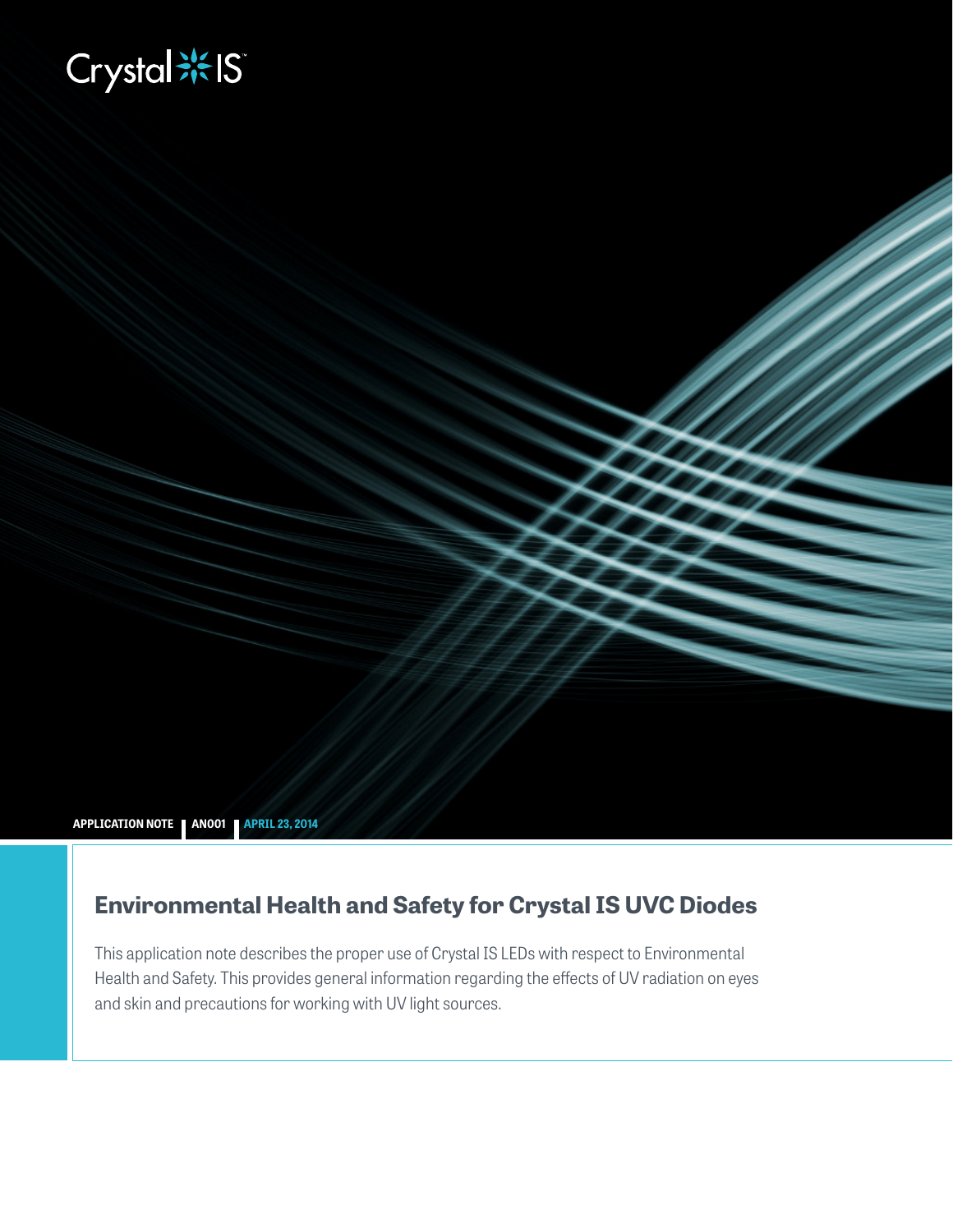# Table of Contents

| <b>Introduction</b>                                 | 3 |
|-----------------------------------------------------|---|
| <b>UV Light and Health Risk</b>                     | 3 |
| <b>Personal Protective Equipment (PPE)</b>          | 5 |
| <b>Personal Safety Training</b>                     | 5 |
| <b>Warning Signs Recommendation</b>                 | 5 |
| <b>Safety Design/Control/Monitoring/Maintenance</b> | 6 |
| <b>Response to UV Exposure</b>                      | 6 |
| <b>Conclusion</b>                                   | 6 |
|                                                     |   |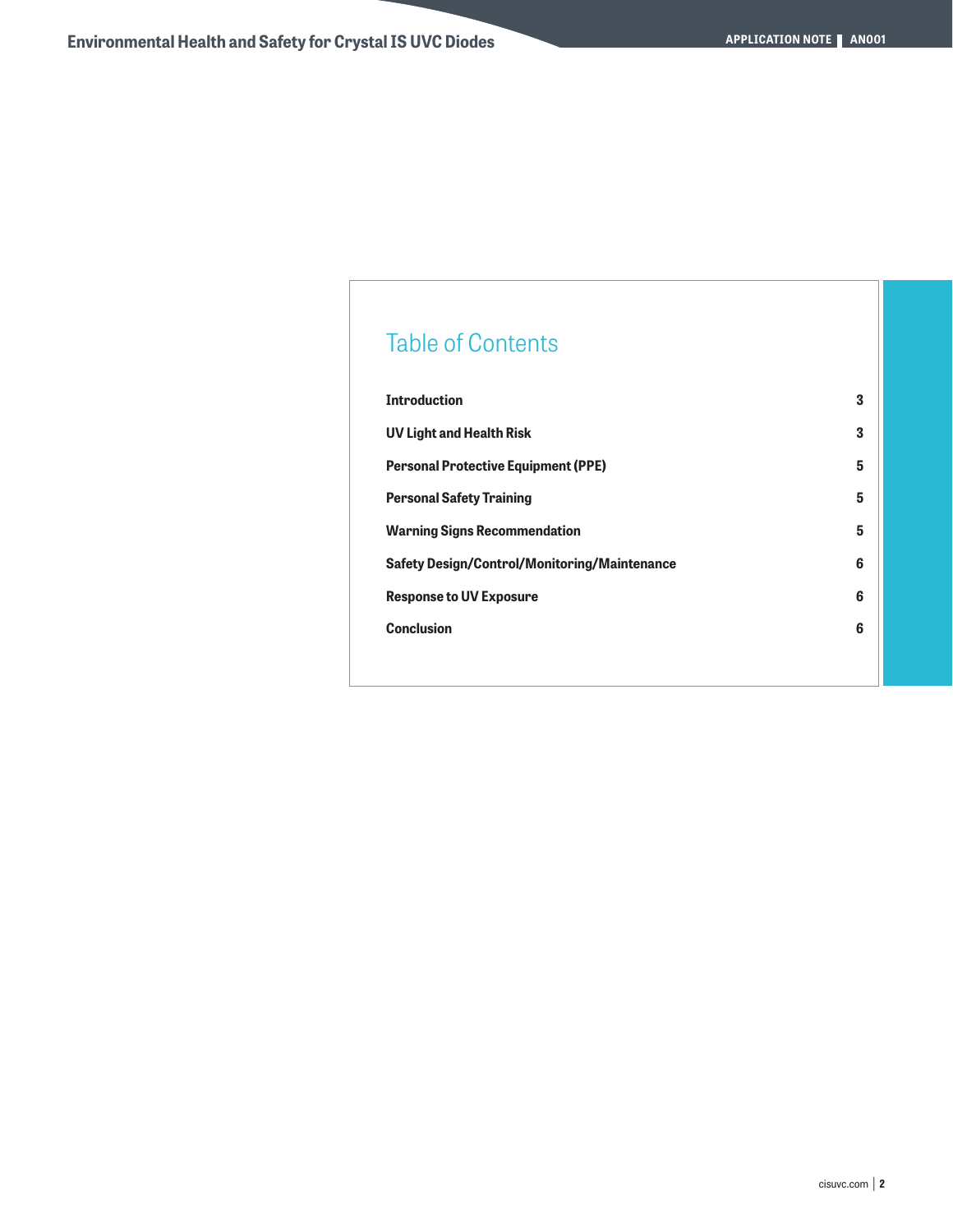# **Introduction**

UVC LEDs are irradiation sources and require due precautions to ensure safe usage. The aim of this note is to familiarize users with the general practices and precautions most often recommended for UV irradiation sources<sup>i</sup>. It is not meant to be an exhaustive review on the topic. Currently, there are no workplace related rules and regulations set by OSHA (Occupational Safety and Health Association) in regards to UVC environmental health and safety".

## **UV Light and Health Risk**

The UV range of the electromagnetic radiation spectrum extends from 10 nm to 400 nm. Depending on the wavelength and time of exposure, UV radiation may cause harm to the eyes and skin.



#### **FIGURE 1: ELECTROMAGNETIC SPECTRUM**

The UV spectrum as shown above is separated into four parts: UVA (315 nm to 400 nm), UVB (280 nm to 315 nm), UVC (200 nm to 280 nm) and UV Vacuum (100 nm to 200 nm)<sup>ii</sup>. Decreasing wavelengths correspond with higher frequency radiation and a higher amount of energy per photon.

#### **BIOLOGICAL EFFECT OF UV LIGHT**

UVB has often been noted for its harmful effects on human skin, however each of the UV bands—UVA, UVB and UVC—have a potential for damage. Adverse health effects that may occur include erythema, photokeratitis, retinal burn, cataracts and others<sup>iv</sup>. The table on the next page summarizes these effects.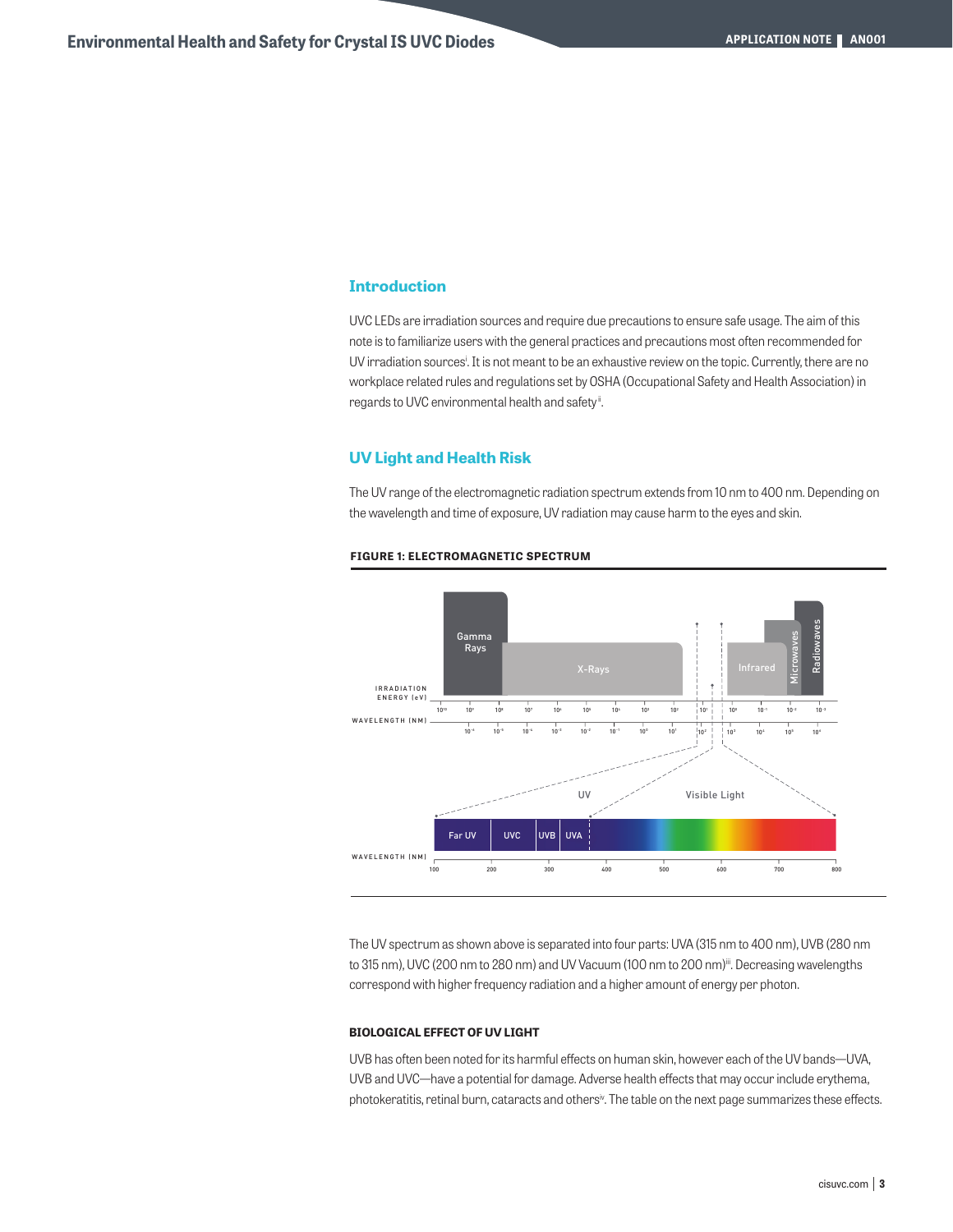#### **HEALTH RISK VS UV BANDS**

| <b>BAND</b> | <b>WAVELENGTH</b> | <b>PRIMARY VISUAL</b><br><b>HAZARD</b> | <b>OTHER VISUAL</b><br><b>HAZARD</b>               | <b>OTHER HAZARDS</b>              |
|-------------|-------------------|----------------------------------------|----------------------------------------------------|-----------------------------------|
| <b>UVA</b>  | $315 - 400$ nm    | <b>Cataracts of Lens</b>               |                                                    | <b>Skin Cancer; Retinal Burns</b> |
| <b>UVB</b>  | 280 - 315 nm      | <b>Corneal Injuries</b>                | <b>Cataracts of Lens:</b><br><b>Photokeratitis</b> | <b>Erythema</b> ; Skin Cancer     |
| <b>UVC</b>  | $100 - 280$ nm    | <b>Corneal Injuries</b>                | <b>Photokeratitis</b>                              | <b>Erythema</b> ; Skin Cancer     |

The shorter UVC wavelengths are typically absorbed in atmosphere, as shown in Figure 2, and thus are thought to have less long-term damaging effects on human tissue. However, in rare instances, prolonged direct exposure to UVC light has caused eye and skin damage. Because of this, exposure precautions are recommended when using UVC light.





The penetration spectrum of light and UV radiation into human tissue.

#### **UVC EFFECT ON SKIN**

Acute (short-term) effects include redness or ulceration of the skin. At high levels of exposure, these burns can be serious. For chronic (long-term) exposures, there is also a cumulative risk, which depends on the amount of exposure during your lifetime. The long-term risk for large cumulative exposure includes premature aging of the skin and skin cancer<sup>vi</sup>.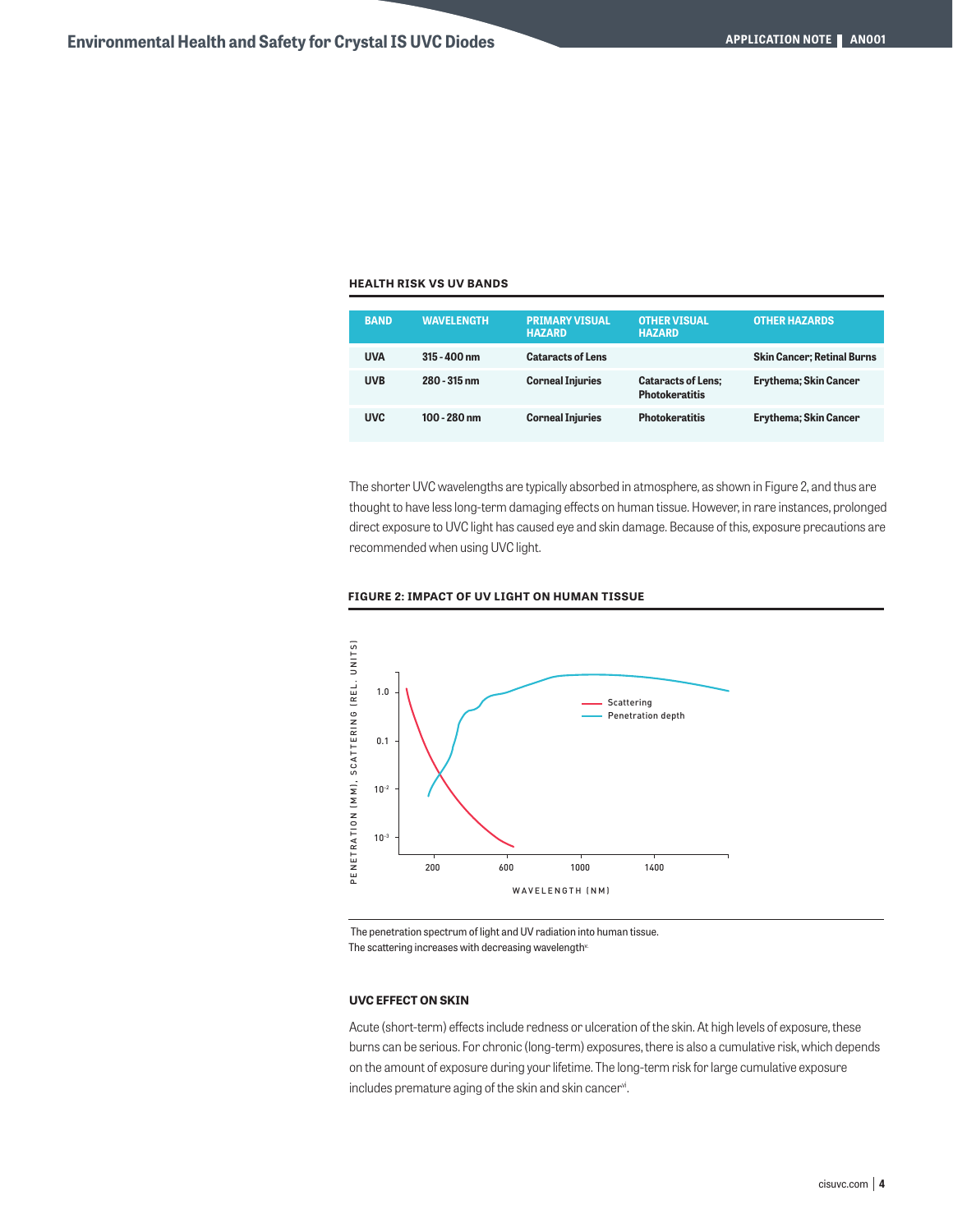#### **UVC EFFECT ON EYES**

Eyes are also susceptible to UV damage. Even a few minutes' exposure to the UVC radiation can result in photokeratisis (an inflammation of the cornea) and conjunctivitis (inflammation of the conjunctiva). Both the conditions are painful but not permanent.

#### **Personal Protective Equipment (PPE)**

UV radiation is easily absorbed by clothing, plastic or glass. Once absorbed, UV radiation is no longer active. When working with open UV radiation during maintenance, service or other situations, personal protective equipment covering all exposed areas is recommended. When working around UVC devices, employees should:

- > Use UV goggles and/or full face shields
- > *Prescription glasses and normal safety glasses do not protect eyes from UV exposure, so ANSI Z87 rated eyeglasses with wrap around lens to protect the side exposure is recommended. Consult with ANSI Z87 manufacturers for proper UV exposure protection equipment.*
- > Cover any exposed skin using lab coats, nitrile gloves or other lab attire

## **Personal Safety Training**

Personnel working with UVC fixtures or near UVC installations should be provided with training on health and safety topics, handling and maintenance of UVC sources, and first aid response after exposure to UVC light.

## **Warning Signs Recommendation**

It is highly recommended that warning signs be placed where the UVC LEDs are electrically connected to warn incidental observers of the potential UV light exposure. These labels should be localized in all relevant languages and indicate that eye and skin hazard is probable and only authorized operators are permitted in the area.

Warning labels should be placed outside access panels and doors to the UVC source as well as panels or doors to adjacent areas where UVC radiation may penetrate or be reflected.



Example UV warning label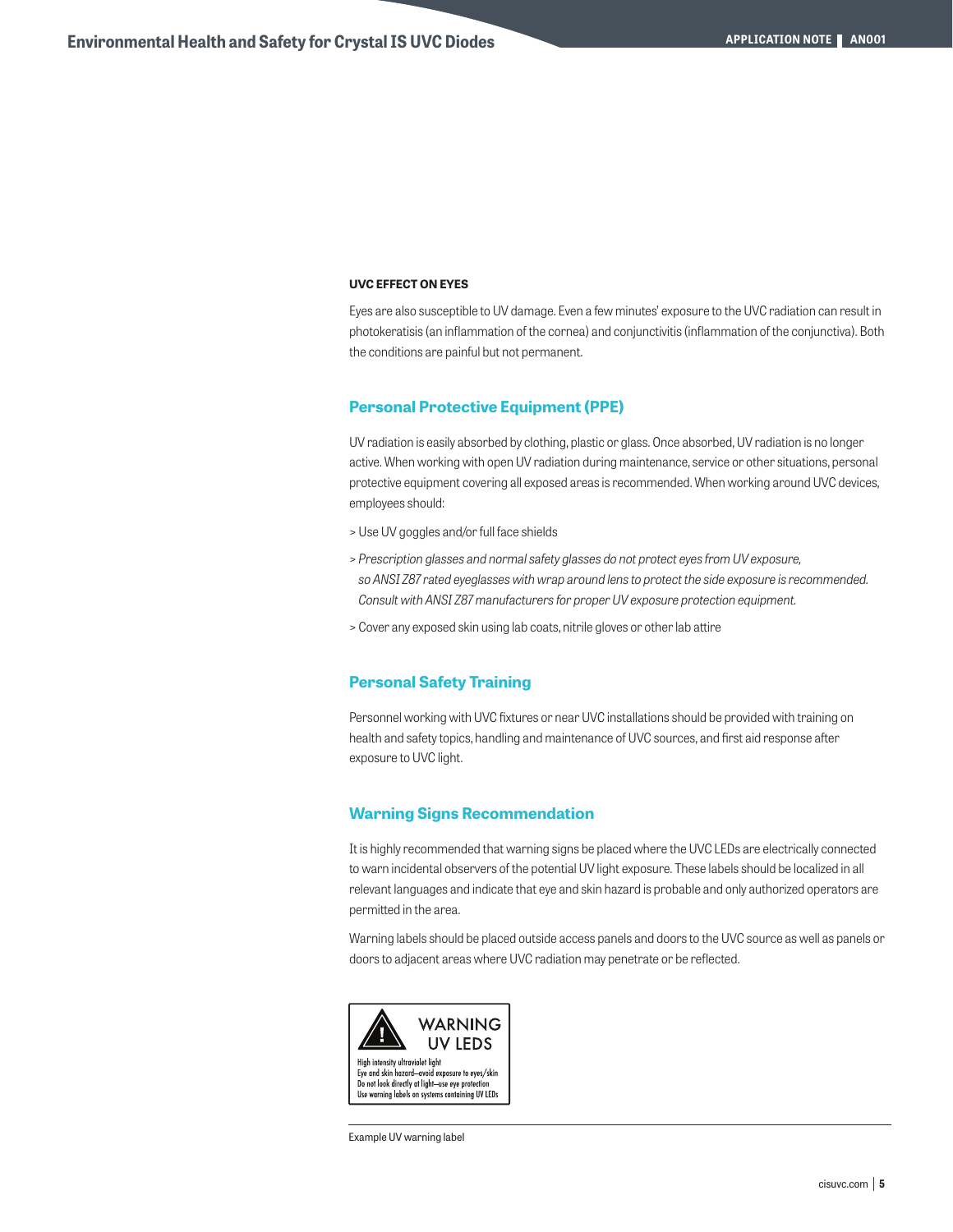# **Safety Design/Control/Monitoring/Maintenance**

UVC exposure can be reduced through product safety design considerations and controls. For example, safety switches wired in series allow UVC sources to be turned off without exposing workers to UV light. Or placing ON/OFF switches for UVC light sources separate from general room lighting in locations only accessible by authorized persons. Switch locations should be locked or password protected to ensure that the UVC source is not accidentally turned on. Each UVC system should have the option of a viewport so workers can view the lamp assembly without the possibility of over-exposure to UVC.

Proper installation, monitoring, education of maintenance personnel, signage and use of safety switches can help to avoid overexposure. The operating instructions and recommendations for proper use of any UV system should be kept for reference to reduce hazardous exposure. These should be clearly visible for the operators or maintenance personnel and include the temperature and relative humidity ranges specified by the system design to ensure safe operation.

Maintenance should be performed according to manufacturer's instructions electric power should always be turned off to prevent accidental exposure. There are no standard guidelines for monitoring UV equipment, but there are commercial UV monitors that detect output or leakage.

#### **Response to UV Exposure**

The effects of acute exposure to UV radiation are usually not severe and many symptoms are delayed. In the event of UV exposure, the following actions are recommended.

- > See an ophthalmologist if eye damage is suspected.
- > Treat skin lesions immediately.
- > Follow your organization's EHS incident reporting procedure. These often require documentation of the date and time of incident, persons involved, equipment involved and type of injury.

# **Conclusion**

In most workspaces, the exposure to UV radiation can be easily prevented if proper precautions are put in place. Methods such as increasing the distance to the UV source, using proper PPE and/or limiting exposure time can reduce UV hazards.

Also, safety design controls for the equipment, performing routine maintenance and providing proper training reduces the risk of exposure to employees.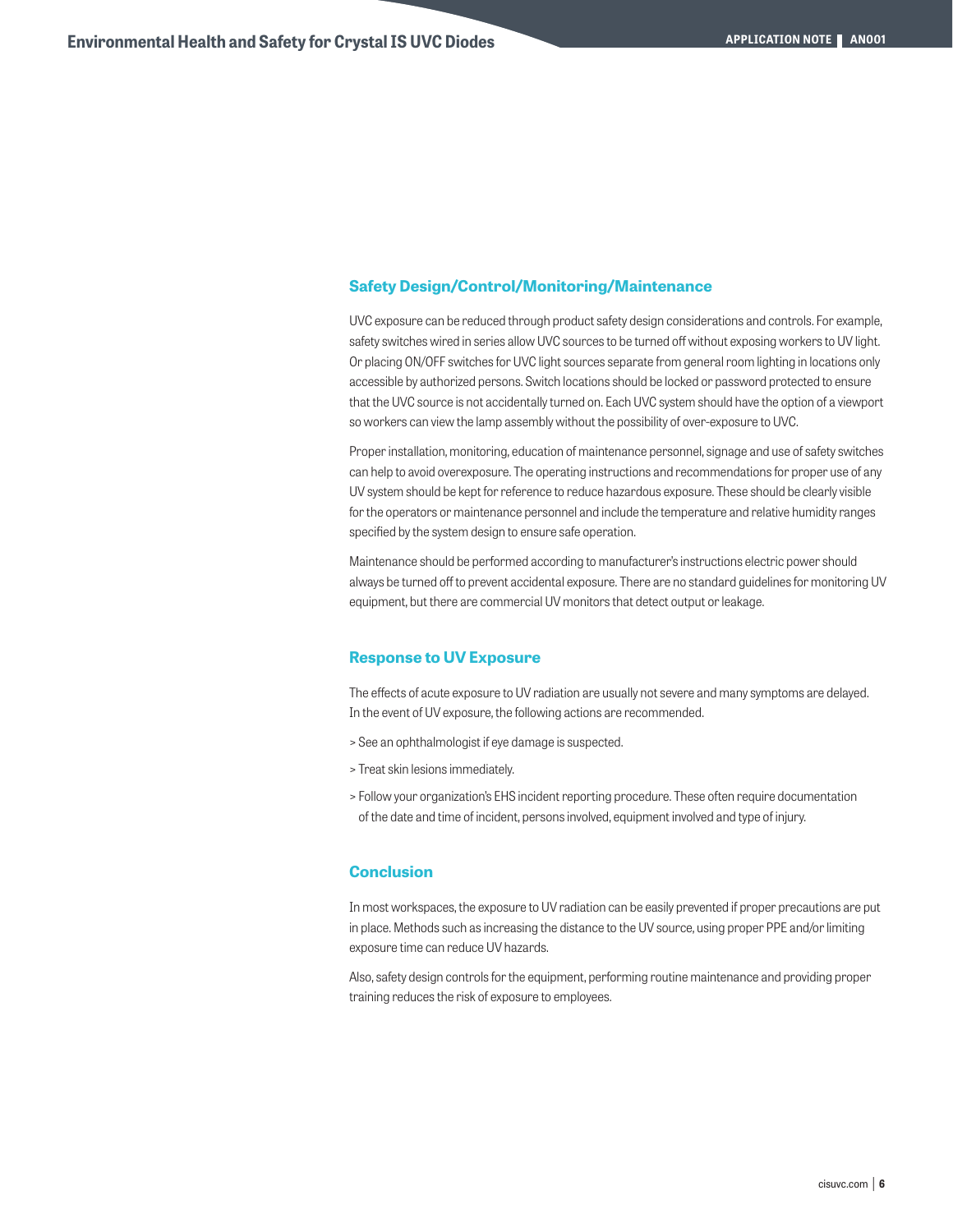#### **FOOTNOTES**

*i The UV radiation safety program; University of Toronto; 2011 ii Non ionizing radiation; www.OSHA.gov iii Soehnge, H., Ouhtit, A. and Ananthaswamy, H. N.; Mechanisms of Induction of Skin Cancer by UV Radiation; Frontiers in Bioscience 2, d538-551, 1997 iv Akram, M and Rubock, P; Environmental, health and safety, Columbia University Health science department, 2005 v Moan, J; Visible light and UV Radiation vi http://www.uvm.edu/safety/lab/hazards-of-ultraviolet-light*